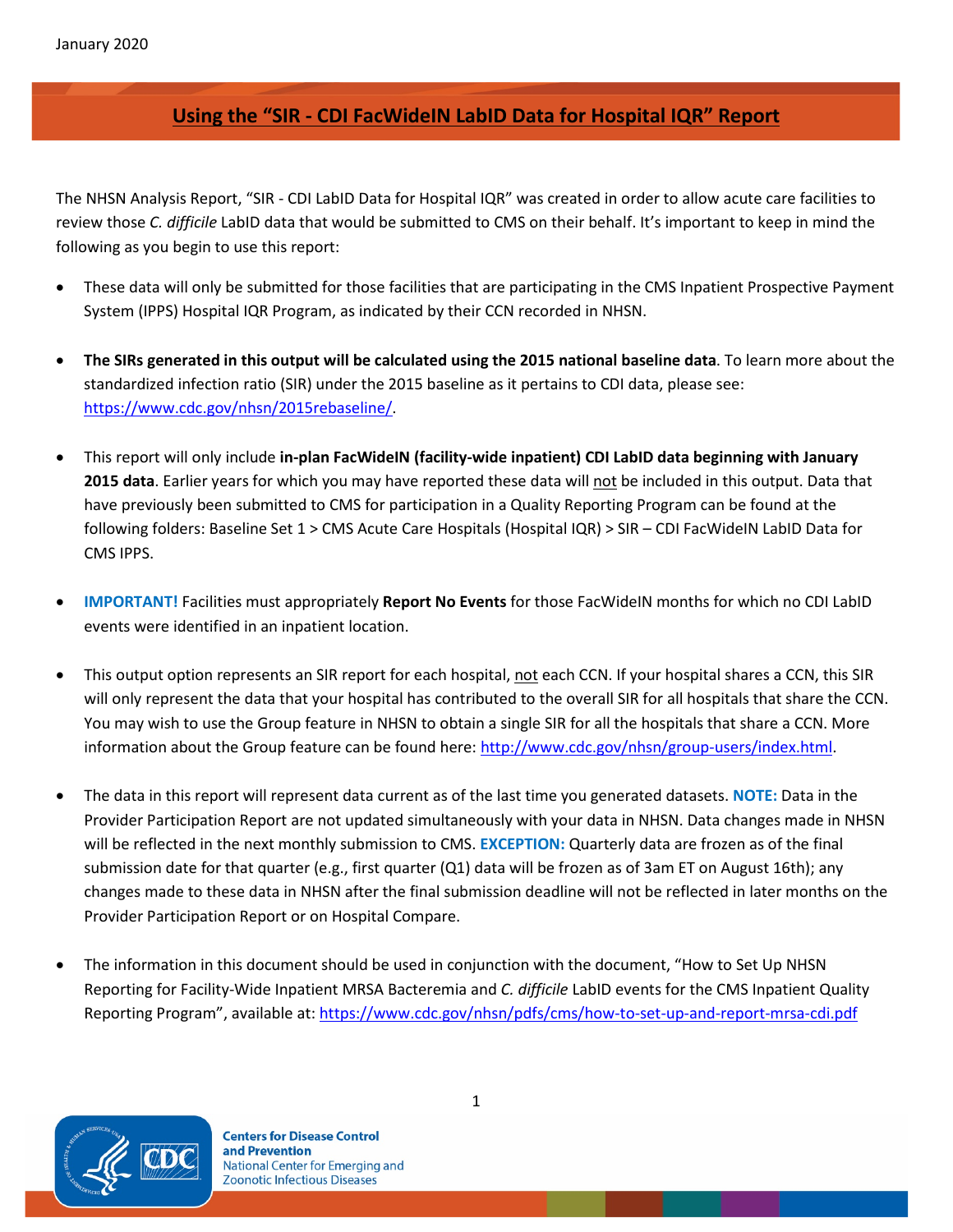## **Example of the "SIR - CDI FacWideIN LabID Data for Hospital IQR": Interpretation and Data Checking**

*Before running this output option, remember to generate your datasets for the most up-to-date data reported to NHSN by your facility! To generate datasets, go to Analysis > Generate Data Sets, then click "Generate Reporting Data Sets".*

1. After selecting Analysis > Reports, navigate through the following folders: CMS Reports > Acute Care Hospitals (Hospital IQR) > SIR - CDI FacWideIN LabID Data for Hospital IQR. After clicking the title of the report, click "Run" on the subsequent pop-up menu.



- 2. By default, the results will appear in an HTML window. If a second window does not pop-up, please be sure to check your pop-up blocker and allow pop-ups from \*.cdc.gov.
- 3. Within the output, there may be multiple tables, each described below. *Data presented below are fictitious.*

## **SIR Example Report:**

a. **SIR Table**

"SIR - CDI FacWideIN LabID Data for CMS Hospital IQR (2015 Baseline)"

The table below represents an overall, single SIR for your facility, per calendar quarter. This is the information that will be submitted to CMS for each IPPS-participating facility, as indicated by the facility's CCN.

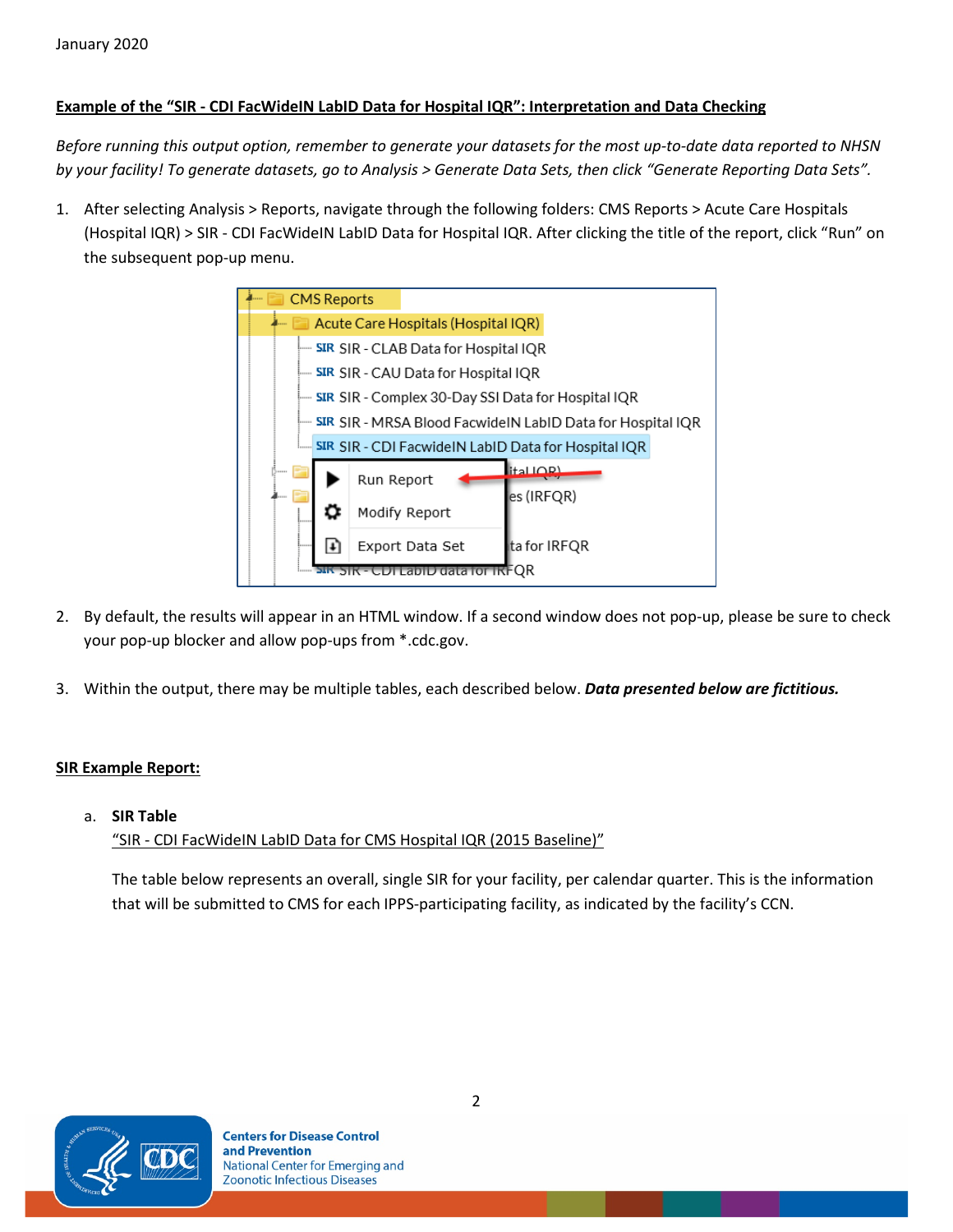### SIR for CDI FacwidelN for CMS Hospital IQR (2015 baseline)

|  |                        |        | orgID   ccn   location  summaryYQ  months CDIF_facIncHOCount   numPred  numpatdays   SIR   SIR_pval |       |  | sir95ci                       |
|--|------------------------|--------|-----------------------------------------------------------------------------------------------------|-------|--|-------------------------------|
|  | 10401 999999 FACWIDEIN | 2019Q1 |                                                                                                     | 1.151 |  | 2750 0.869 0.9967 0.043 4.285 |

1. This report includes facility-wide inpatient data from acute care hospitals for 2015 and forward.

2. The SIR is only calculated if number predicted (numPred) is >=1. Lower bound of 95% Confidence Interval only calculated when number of observed events > 0.

3. The #of predicted events is calculated based on national 2015 NHSN data. It is adjusted for inpatient community-onset CDI prevalence rate, ED/OBS reporting, CDI test type, medical school teaching status, facility type, # beds, and # ICU beds.

4. Events from rehabilitation wards and behavioral health/psych wards with a unique CCN are excluded. Information on how to determine which events are counted in the SIR can be found here: http://www.cdc.gov/nhsn/pdfs/ps-analysis-resources/mrsacdi tips.pdf 5. If any risk factor data are missing, the record is excluded from the SIR.

#### Using the table above, we can conclude the following:

- o During the first quarter of 2019 (2019Q1), three months of CDI LabID data were submitted (*months*).
- o The facility reported 1 incident, healthcare facility-onset (HO) CDI LabID event (*CDIF\_facIncHoCount)* among 2,750 patient days (*numpatdays*). For more information about which events are counted in the numerator of the SIR, refer to the LabID SIR Troubleshooting document (see Additional Resources below).
- o The number of predicted incident HO CDI LabID events (*numPred*) was 1.151.
- o The SIR was 0.869, p-value (*SIR\_pval*) was 0.9967, and 95% confidence interval (*sir95ci*) was (0.043 4.285) for CDI LabID events during this time period.
- o The p-value and the 95% confidence interval were not statistically significant. Therefore, the number of events observed by the facility was not significantly different than the number predicted.

NOTE: If the number of predicted events is less than 1, an SIR, p-value, and 95% confidence interval will not be calculated. However, assuming all other reporting requirements are met, the SIR data are considered "complete" and will still be submitted to CMS in order to comply with Quality Reporting Programs.

o Be sure to read the footnotes beneath the SIR report for important information about the SIR calculation.

### b. **SIR Risk Factors Example Report**

"Risk Adjustment Factors for FacWideIN CDI SIR"

The table below presents the SIR-associated risk factors used in the calculation of your facility's SIR for each calendar quarter. This information is provided to help a facility understand their SIR calculation and ensure accuracy of each risk adjustment variable. These data are **not** submitted to CMS. Additional details regarding the SIR risk factors can be found here[: https://www.cdc.gov/nhsn/pdfs/ps-analysis-resources/nhsn-sir-guide.pdf](https://www.cdc.gov/nhsn/pdfs/ps-analysis-resources/nhsn-sir-guide.pdf)

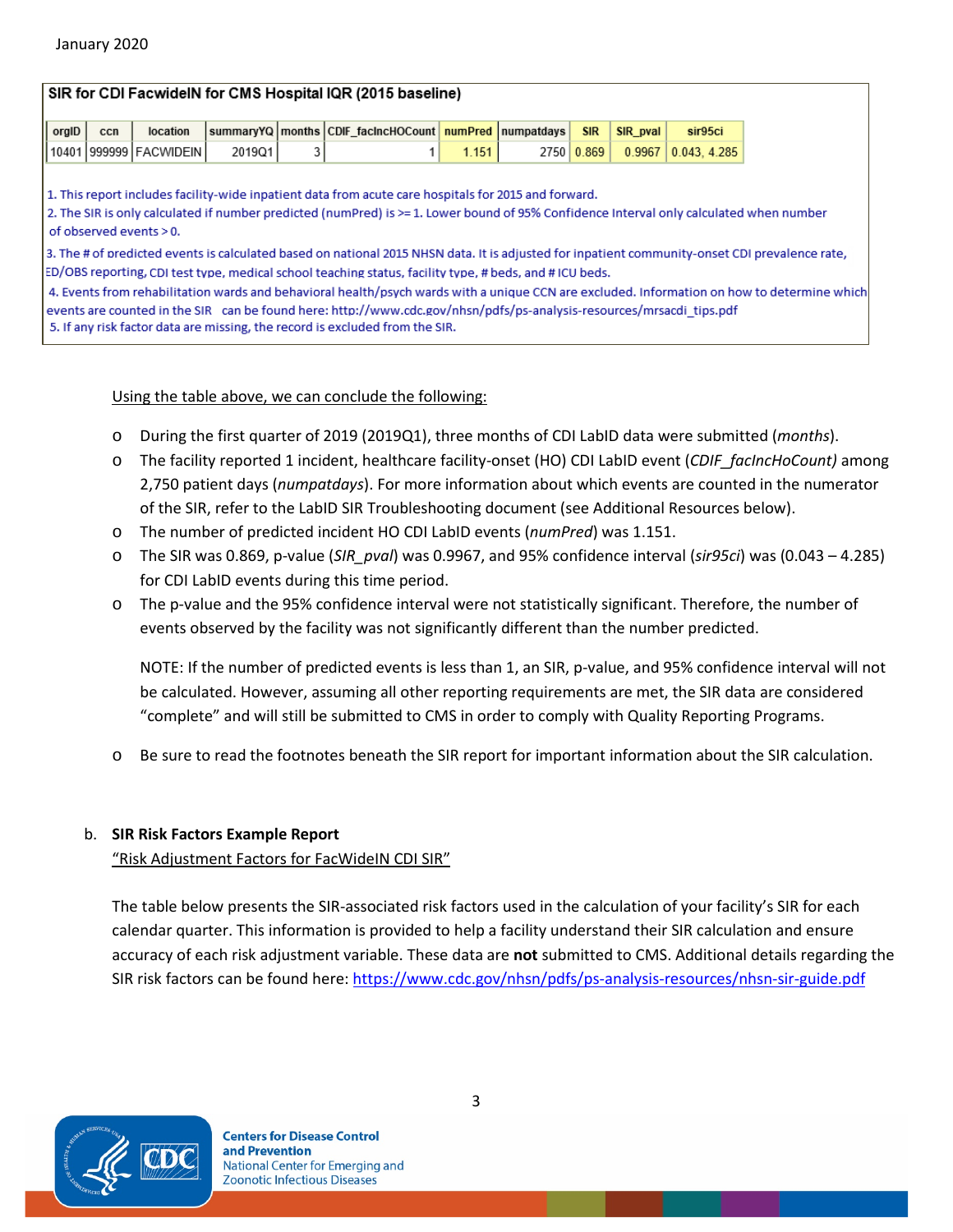|       |              | <b>Risk Adjustment Factors for FacwidelN CDI SIR</b> |                                                                              |  |  |              |     |                                                                                                                                |       |      |
|-------|--------------|------------------------------------------------------|------------------------------------------------------------------------------|--|--|--------------|-----|--------------------------------------------------------------------------------------------------------------------------------|-------|------|
| orgID | ccn          |                                                      | summaryYQ CDI_COprevRate cdiTestType numICUBeds_                             |  |  | facType      |     | numBeds CDIF EDOBSindicator   medType   numpatdays                                                                             |       |      |
|       | 10401 999999 | 2019Q1                                               | $0.000$ EIA                                                                  |  |  | 100 HOSP-GEN | 200 |                                                                                                                                | 1 I M | 2750 |
|       |              |                                                      | 2. If any risk factor data are missing, the record is excluded from the SIR. |  |  |              |     | 1. The table above displays the values that are included in the calculation of your acute care hospital's CDI LabID Event SIR. |       |      |

### c. **Outlier Prevalence Rate**

"CDI Quarters with Outlier Prevalence Rate"

An additional table may appear if there are any quarters in which the inpatient community-onset (CO) prevalence rate is considered an outlier (greater than 2.6 CO events per 100 admissions). The number of predicted infections, and thus the SIR, cannot be calculated in such instances. However, in order to signify compliance with the reporting requirements that quarter will appear in the first SIR table (SIR - CDI FacWideIN LabID Data for CMS Hospital IQR) with the number of months indicated. In this situation, the number of observed CDI events and the total number of patient days will also be "missing" from the SIR report.

The data presented in the "Outlier Prevalence Rate" table should be used by the facility to verify the reported number of CO events and total admissions; these data are **not** submitted to CMS.

|       | <b>CDI Quarters with Outlier Prevalence Rate</b> |                        |        |                                                                                                                                                          |    |       |  |  |
|-------|--------------------------------------------------|------------------------|--------|----------------------------------------------------------------------------------------------------------------------------------------------------------|----|-------|--|--|
| orgID | ccn                                              | location               |        | summaryYQ   cdif_admprevcocount   numAdms   CDI_COprevRate                                                                                               |    |       |  |  |
|       |                                                  | 10401 999999 FACWIDEIN | 2018Q4 |                                                                                                                                                          | 31 | 3.226 |  |  |
|       |                                                  |                        |        | 1. This table displays quarters for which the inpatient community-onset prevalence rate is<br>above the pre-determined threshold for calculating an SIR. |    |       |  |  |

### d. **Incomplete Quarters**

"CDI Data – Months Excluded from SIR Due to Missing CDI Test Type"

An additional table may appear if there are any incomplete/partial quarters of CDI LabID data entered into NHSN. The CDI SIR can only be calculated at the end of a quarter, once CDI Test Type has been reported. If CDI test type has not yet been entered into NHSN for a quarter, any months for which data have been entered in that quarter will be identified in the table below. These data are **not** submitted to CMS.